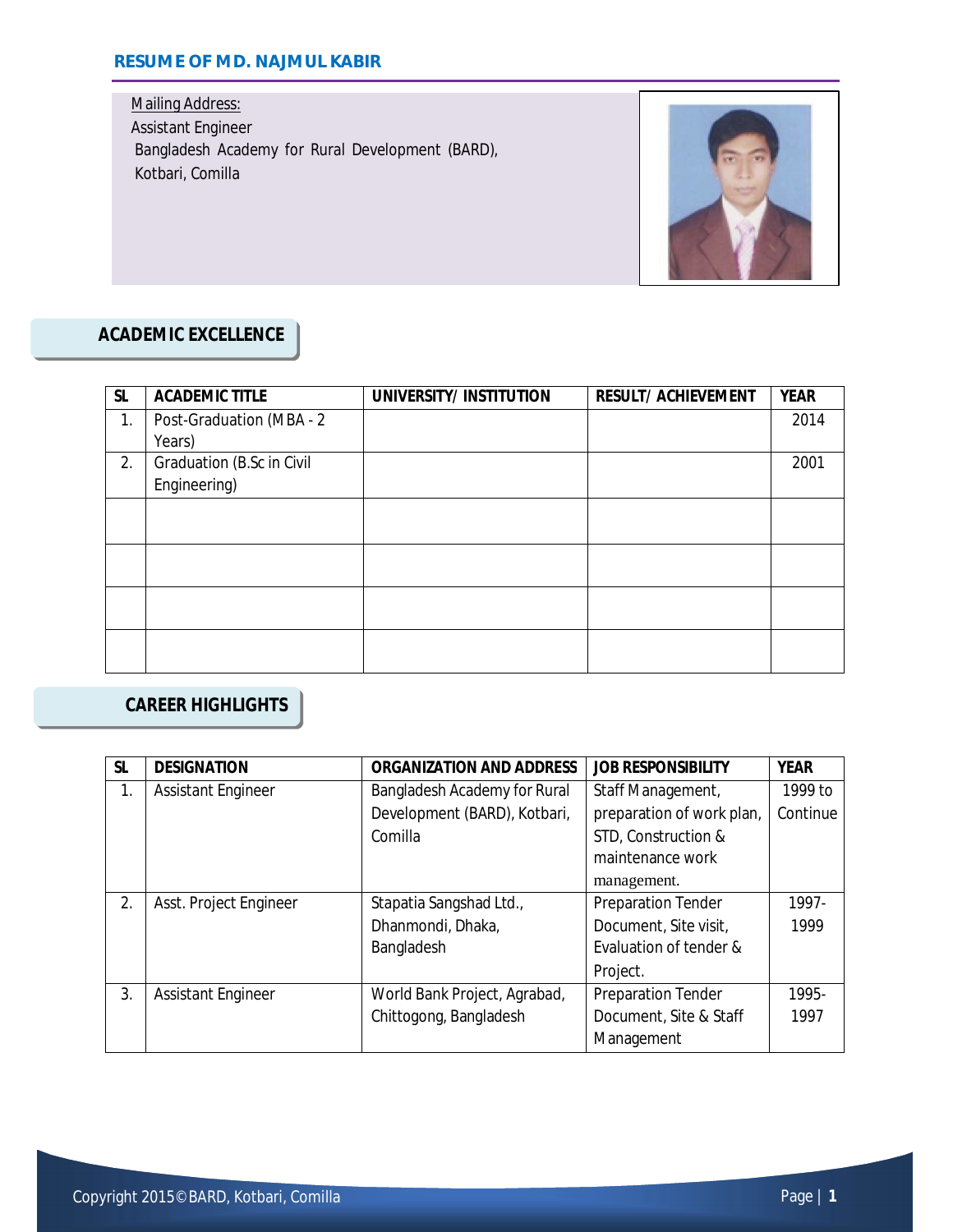### **RESUME OF MD. NAJMUL KABIR**

Mailing Address: Assistant Engineer Bangladesh Academy for Rural Development (BARD), Kotbari, Comilla



# **SPECILIZATION HIGHLIGHTS**

| <b>SL</b> | <b>AREAS OF SPECIALIZATION</b>            |
|-----------|-------------------------------------------|
| 1.        | Project Planning                          |
|           |                                           |
| 2.        | Tender                                    |
|           |                                           |
| 3.        | <b>PPR</b>                                |
|           |                                           |
| 4.        | Project, Construction & Labour Management |
|           |                                           |
| 5.        | <b>HRM</b>                                |
|           |                                           |

## **PUBLICATION HIGHLIGHTS**

| SL | <b>TYPES OF PUBLICATION</b>    | <b>NUMBER</b> | <b>REMARKS</b> |
|----|--------------------------------|---------------|----------------|
|    | <b>Books/ Research Reports</b> |               |                |
|    |                                |               |                |
| 2. | Journal Article                |               |                |
|    | (home and abroad)              |               |                |
| 3. | <b>Others</b>                  |               |                |
|    |                                |               |                |

#### **TRAINING**

| <b>SL</b> | <b>TRAINING TITLE</b>                 | <b>ORGANIZATION</b> | <b>LOCATION</b> | <b>YEAR</b> |
|-----------|---------------------------------------|---------------------|-----------------|-------------|
|           | Social Audit on Rural<br>Development. | Naipairaw, Myanmar. | Myanmar.        | 2018        |
|           | <b>Public Procurment</b>              | <b>BPATC</b>        | SAVAR, Dhaka    | 2015        |
|           | Management                            |                     |                 |             |
| 3.        | <b>Total Qualtiy Management</b>       | <b>BPATC</b>        | SAVAR, Dhaka    | 2014        |